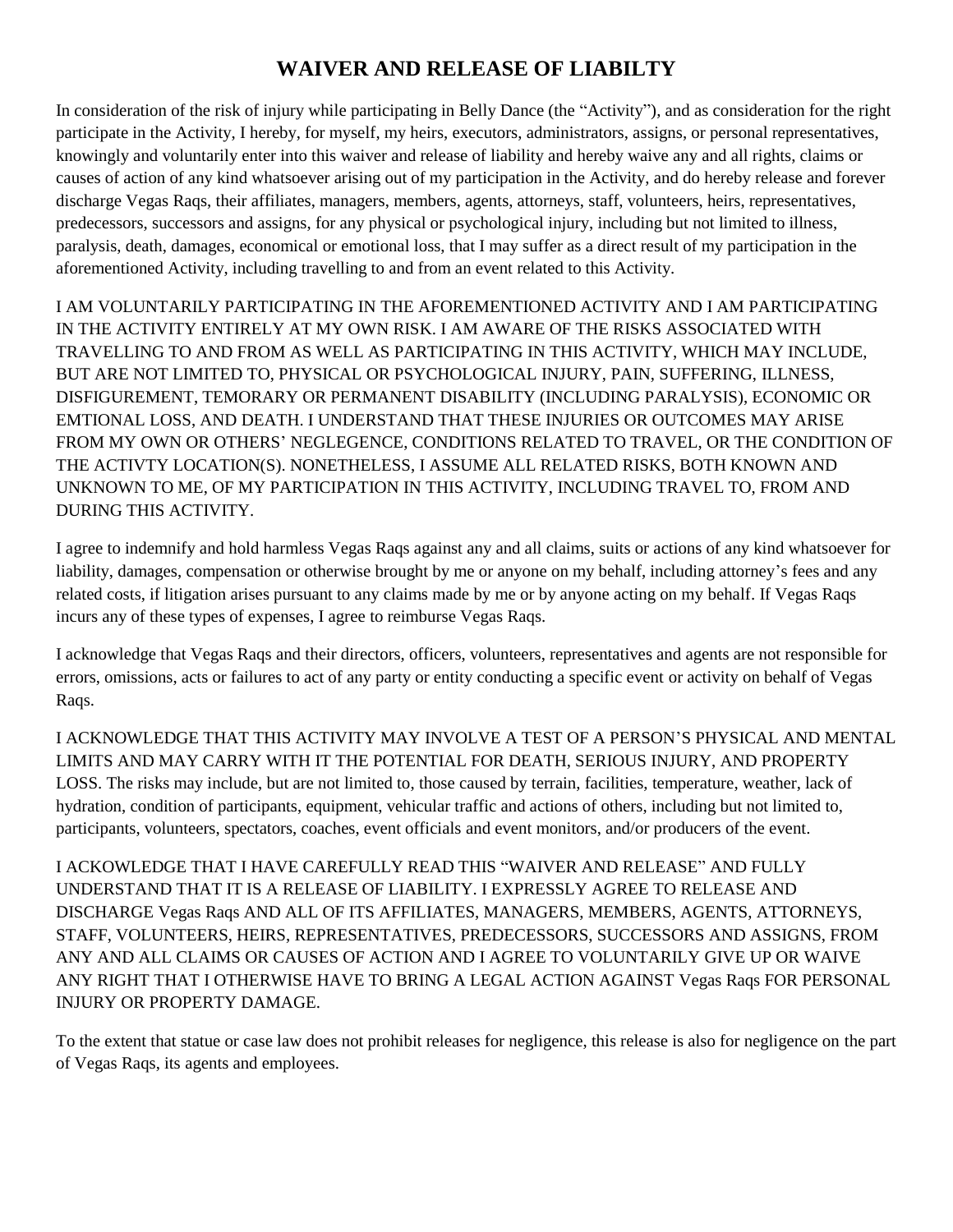In the event that I should require medical care or treatment, I agree to be financially responsible for any costs incurred as a result of such treatment. I am aware and understand that I should carry my own health insurance.

In the event that any damage to equipment or facilities occurs as a result of my or my family's willful actions, neglect or recklessness, I acknowledge and agree to be held liable for any and all costs associated with any actions of neglect or recklessness.

This Agreement was entered into at arm's-length, without duress or coercion, and is to be interpreted as an agreement between two parties of equal bargaining strength. Both the Participant, the contract of the contract of equal bargaining strength. Both the Participant, Vegas Raqs agree that this Agreement is clear and unambiguous as to its terms, and that no other evidence will be used or admitted to alter or explain the terms of this Agreement, but that it will be interpreted based on the language in accordance with the purposes for which it is entered into.

In the event that any provision contained within the Release of Liability shall be deemed to be severable or invalid, or if any term, condition, phrase or portion of this agreement shall remain in full force and effect, so long as the clause severed does not affect the intent of the parties. If a court should find that any provision of this agreement to be invalid or unenforceable, but that by limiting said provision it would become valid and enforceable, then said provision shall be deemed to be written, construed and enforced as so limited.

In the event of an emergency, please contact the following person(s) in the order presented:

| <b>Emergency Contact</b> | <b>Contact Relationship</b> | <b>Contact Telephone</b> |
|--------------------------|-----------------------------|--------------------------|
|                          |                             |                          |
|                          |                             |                          |

\_\_\_\_\_\_\_\_\_\_\_\_\_\_\_\_\_\_\_\_\_\_\_\_\_\_\_\_\_\_\_\_\_\_\_\_\_\_\_\_\_\_\_\_\_\_\_\_\_\_\_\_\_\_\_\_\_\_\_\_\_\_\_\_\_\_\_\_\_\_\_\_\_\_\_\_\_\_\_\_\_\_\_\_\_\_\_\_\_\_\_\_\_\_\_\_\_\_

\_\_\_\_\_\_\_\_\_\_\_\_\_\_\_\_\_\_\_\_\_\_\_\_\_\_\_\_\_\_\_\_\_\_\_\_\_\_\_\_\_\_\_\_\_\_\_\_\_\_\_\_\_\_\_\_\_\_\_\_\_\_\_\_\_\_\_\_\_\_\_\_\_\_\_\_\_\_\_\_\_\_\_\_\_\_\_\_\_\_\_\_\_\_\_\_\_\_

I, the undersigned participant, affirm that I am of the age of 18 years or older, and that I am freely signing this agreement. I certify that I have read this agreement, that I fully understand its content and that this release cannot be modified orally. I am aware that this is a release of liability and a contract and that I am signing it of my own free will.

| Signature: |  |  |  |
|------------|--|--|--|
| Date:      |  |  |  |